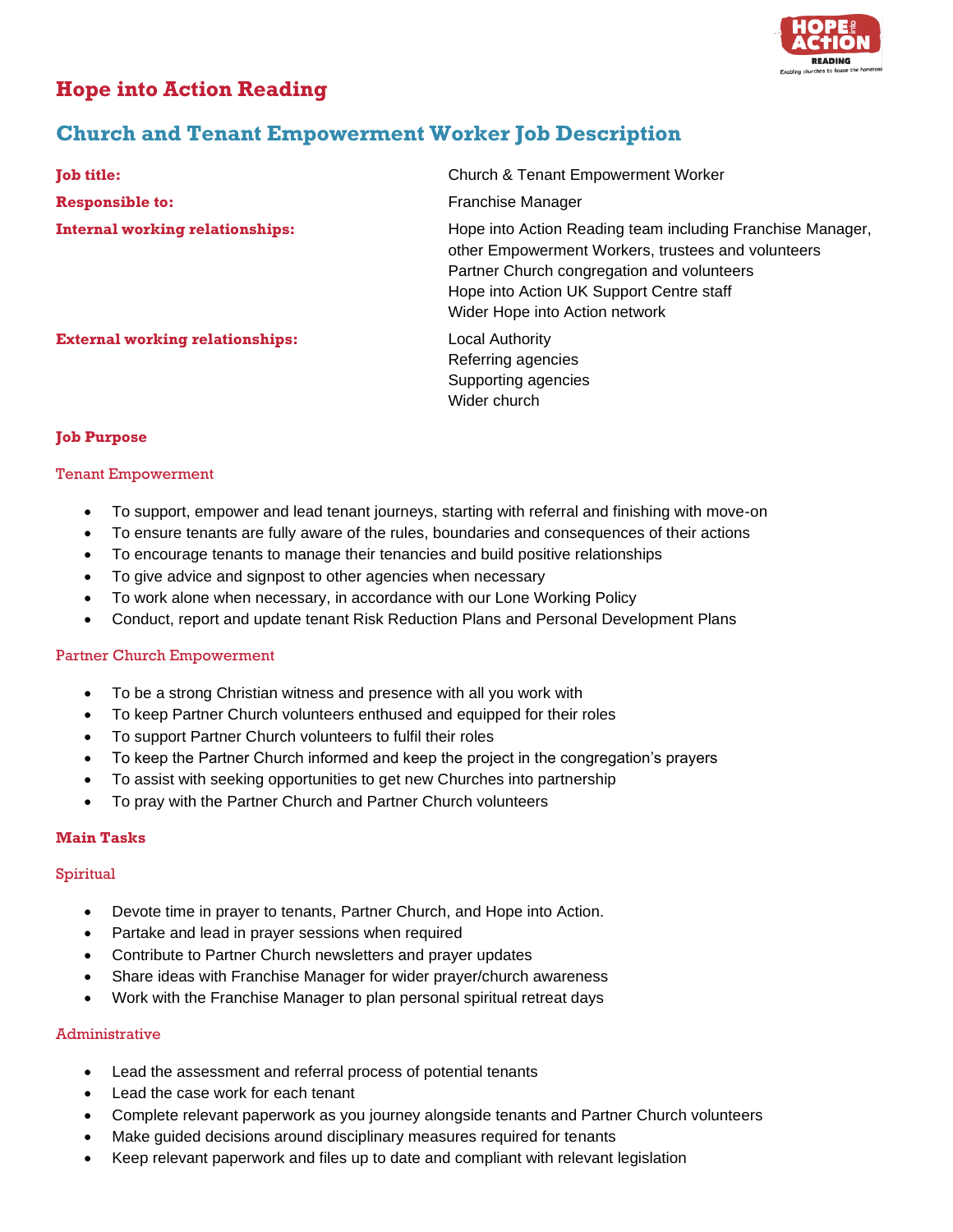

#### Empowerment

- Empower tenants to reach their full potential and to successfully move on from our house
- Meet and maintain house occupancy levels and understand house finances
- Ensure that all tenants meet their financial obligations to Hope into Action Reading
- Produce casework notes for all tenants
- Be the main source of advocacy for all tenants
- Liaise between organisations to ensure that tenants do not miss crucial appointments
- Support Partner Church volunteers
- Lead on communication between Partner Church volunteers and Hope into Action Reading
- Attend tenant casework review meetings and staff supervision meetings

### **Other**

- Maintain and strengthen current systems offering suggestions for improvement where required
- Attend away days, spiritual retreats, Zoom and Teams meetings, training days and other events
- Identify training opportunities for yourself
- Assist with other work, events or situations as needed.
- Be responsible for booking holiday entitlement and TOIL accrued

### **Terms and conditions.**

- The position is for 16 hours a week, with opportunity to increase hours in future
- Occasional evening and weekend work may be required given the vulnerability of some of our tenants
- The salary is £22,000 £25,000 per annum pro rata depending on experience
- This post has 20 days of annual leave pro rata in the first year and 25 days pro rata thereafter. Bank holidays are in addition.
- Sickness; maternity, paternity and adoption leave; and pension plan are outlined in our staff contract
- The post requires an Enhanced DBS check

### **Person Specification**

| <b>Skill</b>                                                                                | <b>Essential</b> | <b>Desirable</b> | <b>Useful</b> |
|---------------------------------------------------------------------------------------------|------------------|------------------|---------------|
| Ability to lead and partake in Christian prayer and events.                                 |                  |                  |               |
| Experience working with the homeless and/or vulnerable.                                     |                  | $\checkmark$     |               |
| Ability to actively listen, empathise and act accordingly without judgment<br>or prejudice. |                  |                  |               |
| NVQ Level 3 in Information, Advice and Guidance.                                            |                  |                  |               |
| Relevant degree or NVQ 6 equivalent                                                         |                  |                  |               |
| Experience and/ or knowledge of working with other similar support and<br>housing agencies. |                  |                  |               |
| Experience and/ or knowledge of supporting refugees, migrants and<br>asylum seekers.        |                  |                  |               |
| 2 years or more relevant paid experience working with the homeless or<br>vulnerable         |                  | $\checkmark$     |               |
| Experience working with adults in a vulnerable position.                                    |                  |                  |               |
| Ability to sustain, develop and evaluate individually tailored support<br>programmes.       |                  |                  |               |
| Ability to sustain, develop and evaluate working practices and personal<br>style.           |                  |                  |               |
| Self-motivation and initiative plus a good work ethic and ability to<br>encourage.          |                  |                  |               |
| Keen team player with ability to work independently when required.                          |                  |                  |               |
| Quick learner and able to adapt quickly to changing situations.                             |                  |                  |               |